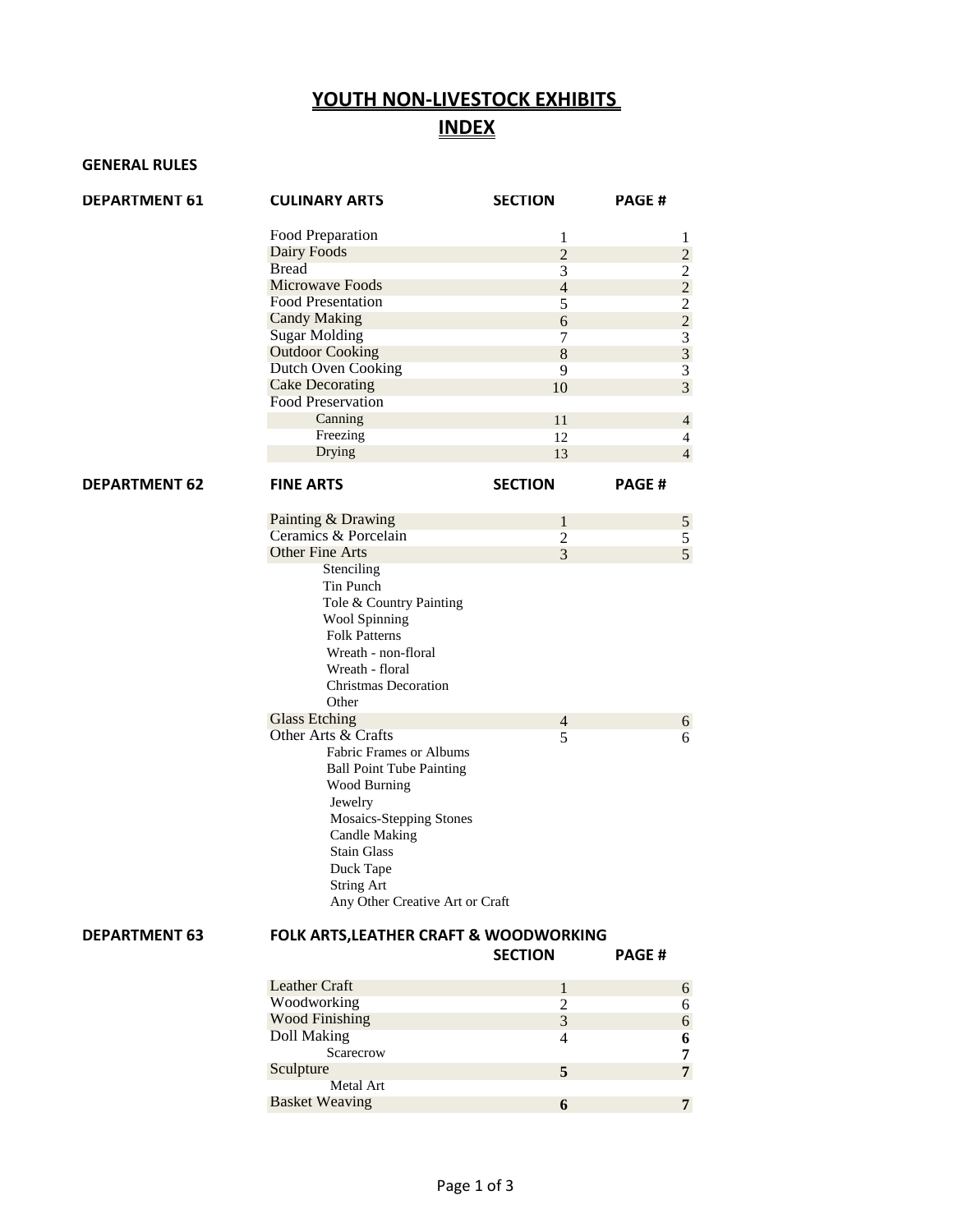| <b>DEPARTMENT 64</b> | <b>PHOTOGRAPHY</b>                        | <b>SECTION</b>                 | <b>PAGE#</b> |  |  |
|----------------------|-------------------------------------------|--------------------------------|--------------|--|--|
|                      | Film Photography                          | $\mathbf{1}$                   | 7            |  |  |
|                      | <b>Digital Photography</b>                | $\overline{2}$                 | 7            |  |  |
|                      |                                           |                                |              |  |  |
| <b>DEPARTMENT 66</b> | <b>AGRICULTURE</b>                        | <b>SECTION</b>                 | <b>PAGE#</b> |  |  |
|                      | <b>Small Grain</b>                        | $\mathbf{1}$                   | 7            |  |  |
|                      | <b>Other Educational Crop Exhibits</b>    | $\overline{2}$                 | 8            |  |  |
| <b>DEPARTMENT 67</b> | <b>FLORICULTURE</b>                       | <b>SECTION</b>                 | <b>PAGE#</b> |  |  |
|                      | <b>Flowers</b>                            | $\mathbf 1$                    | 8            |  |  |
|                      | <b>Flower Arrangements</b>                | $\overline{2}$                 | 8            |  |  |
|                      | <b>Container Gardening</b>                | 3                              | 8            |  |  |
|                      | <b>Indoor Gardening</b>                   | $\overline{4}$                 | 8            |  |  |
|                      | <b>Landscaping Fairground Beds</b>        | 5                              | 9            |  |  |
| <b>DEPARTMENT 68</b> | <b>HORTICULTURE</b>                       | <b>SECTION</b>                 | <b>PAGE#</b> |  |  |
|                      |                                           |                                |              |  |  |
|                      | Home Garden                               | 1                              | 9            |  |  |
|                      | <b>Other Horticulture Projects</b>        | $\overline{2}$                 | 10           |  |  |
|                      | Potatoes                                  | 3                              | 10           |  |  |
| <b>DEPARTMENT 69</b> | <b>SCIENCE &amp; ENERGY</b>               | <b>SECTION</b>                 | <b>PAGE#</b> |  |  |
|                      | <b>Electrical Science</b>                 | $\mathbf{1}$                   | 10           |  |  |
|                      | Engines & Motors                          | $\overline{2}$                 | 10           |  |  |
|                      | <b>Mechanical Science</b>                 | 3                              | 10           |  |  |
|                      | Rocketry                                  |                                |              |  |  |
|                      | Models<br>Welding                         |                                |              |  |  |
|                      | Drafting<br><b>Animal Science</b>         |                                |              |  |  |
|                      |                                           | $\overline{4}$                 | 10           |  |  |
| <b>DEPARTMENT 70</b> | <b>NATURAL RESOURCES</b>                  | <b>SECTION</b>                 | <b>PAGE#</b> |  |  |
|                      | Conservation                              | $\mathbf{1}$                   | 11           |  |  |
|                      | <b>Resource Recovery</b>                  | $\overline{c}$                 | 11           |  |  |
|                      | Wildflowers                               | $\overline{3}$                 | 11           |  |  |
|                      | Rocks & Minerals                          | $\overline{4}$                 | 11           |  |  |
|                      | Entomology                                | 5                              | 11           |  |  |
| <b>DEPARTMENT 72</b> | <b>EDUCATIONAL PROJECTS</b>               | <b>SECTION</b>                 | PAGE#        |  |  |
|                      |                                           |                                |              |  |  |
|                      | <b>Family Living</b>                      | $\mathbf{1}$                   | 12           |  |  |
|                      | <b>Teen Leadership</b>                    | $\overline{2}$                 | 12           |  |  |
|                      | <b>Member's Personal Records</b>          | 3                              | 12           |  |  |
|                      | <b>Gun Safety</b>                         | $\overline{4}$                 | 12           |  |  |
|                      | Archery                                   | 5                              | 13           |  |  |
|                      | Health & Safety                           | 6                              | 13           |  |  |
|                      | <b>Construction Toys &amp; Puzzles</b>    | $\overline{7}$                 | 13           |  |  |
|                      | <b>Creative Writing</b>                   | 8                              | 13           |  |  |
| <b>DEPARTMENT 73</b> | <b>DEMONSTRAION &amp; PUBLIC SPEAKING</b> |                                |              |  |  |
|                      |                                           | <b>SECTION</b>                 | <b>PAGE#</b> |  |  |
|                      | Demonstration                             |                                |              |  |  |
|                      | <b>Public Speaking</b>                    | $\mathbf{1}$<br>$\overline{2}$ | 13<br>14     |  |  |
|                      |                                           |                                |              |  |  |